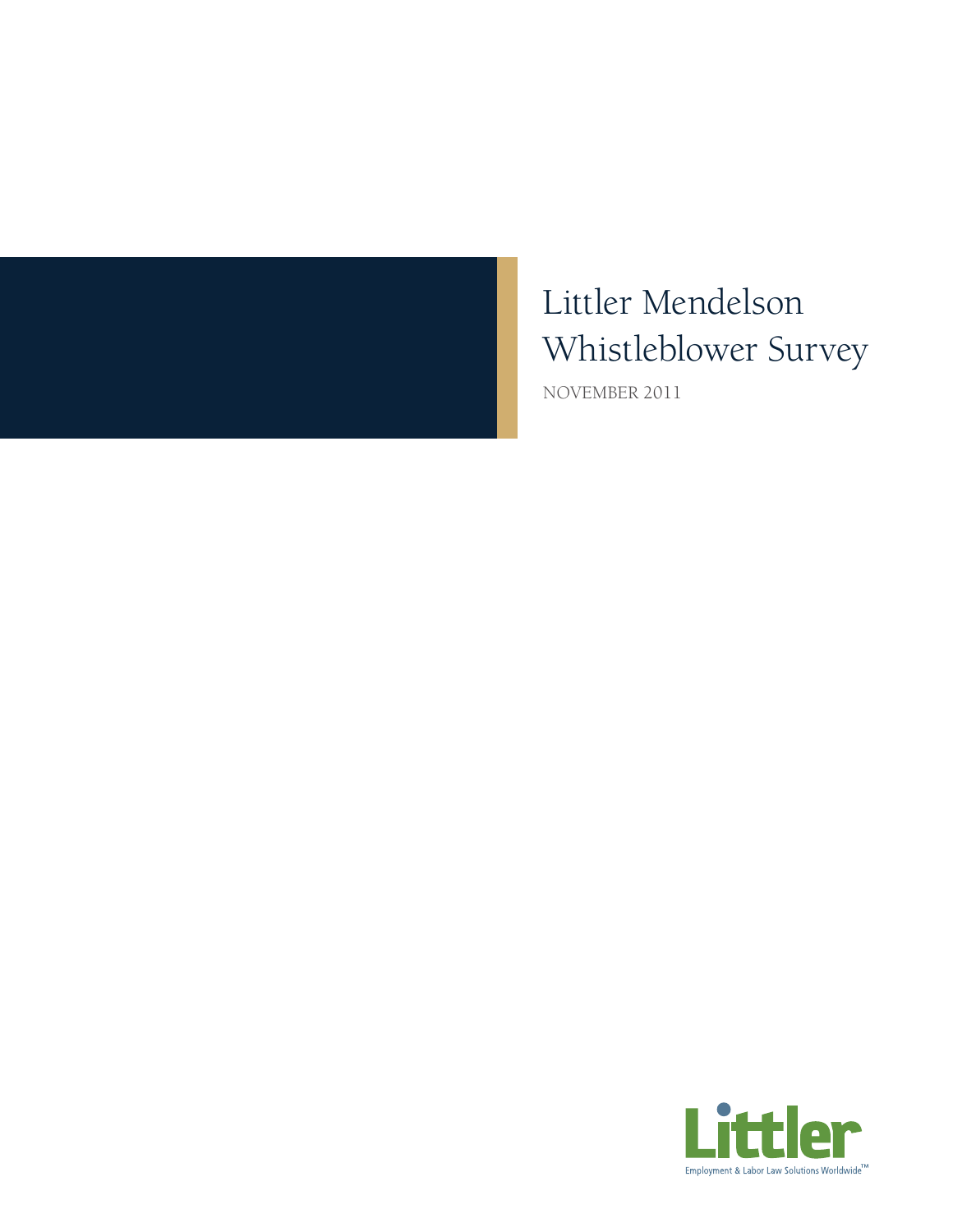# EXECUTIVE SUMMARY

*Key findings and themes from Littler Mendelson's Whistleblower Survey include:*

Companies are increasingly concerned about the potential impact of whistleblower claims on their organizations; however, the level of concern has not fully peaked as companies are still adapting to the new regulatory environment created by Dodd-Frank.

- **•** 73% of respondents identified whistleblowing and retaliation as emerging risk areas and 96% are either very concerned or moderately concerned about potential whistleblower claims.
- **•** Although an already high percentage of respondents (45%) indicated that their company had experienced a whistleblower claim in the last 12-24 months, 67% anticipate whistleblower claims to increase within the next 12-24 months.
- **•** While respondents are undoubtedly concerned about whistleblowing activity and are anticipating an increase in claims, the financial incentives created by Dodd-Frank are relatively new and we anticipate the level of concern will rise in the next 12-24 months as companies continue to feel the impact of these changes.
- **•** Respondents also expressed concern that provisions within Dodd-Frank could undermine their compliance programs. Only 12% of respondents indicated this was not a concern, while 51% were concerned and 37% remain unclear as to what the impact will be on their current procedures.

Companies are somewhat confident about their ability to protect against whistleblower claims, but are taking steps to better prepare and train management on compliance with government regulations and proper handling of whistleblower claims.

- **•** The majority of respondents (65%) believed that their companies are only moderately prepared to handle whistleblower claims and 8% are not prepared at all. Furthermore, only 54% were confident that executives in their organizations understand unlawful retaliation concepts and know not to engage in such conduct, while 32% were not confident and 14% did not know.
- **•** 84% of respondents indicated their companies have taken preventative steps to protect against unlawful retaliation claims. In addition, whistleblower and/or retaliation-related training appears to be prevalent at the companies surveyed, with 41% conducting training in the next 12 months, 18% planning to do so and 27% considering implementing such training.
- **•** Respondents from LargeCap companies expressed greater concern about whistleblower claims, with 73% anticipating claims will increase within the next 12-24 months (compared to 66% of all respondents). Not surprisingly, a higher percentage of respondents from LargeCap companies indicated they've taken preventative steps to protect against unlawful retaliation claims (93%) and 59% are conducting training in the next 12 months.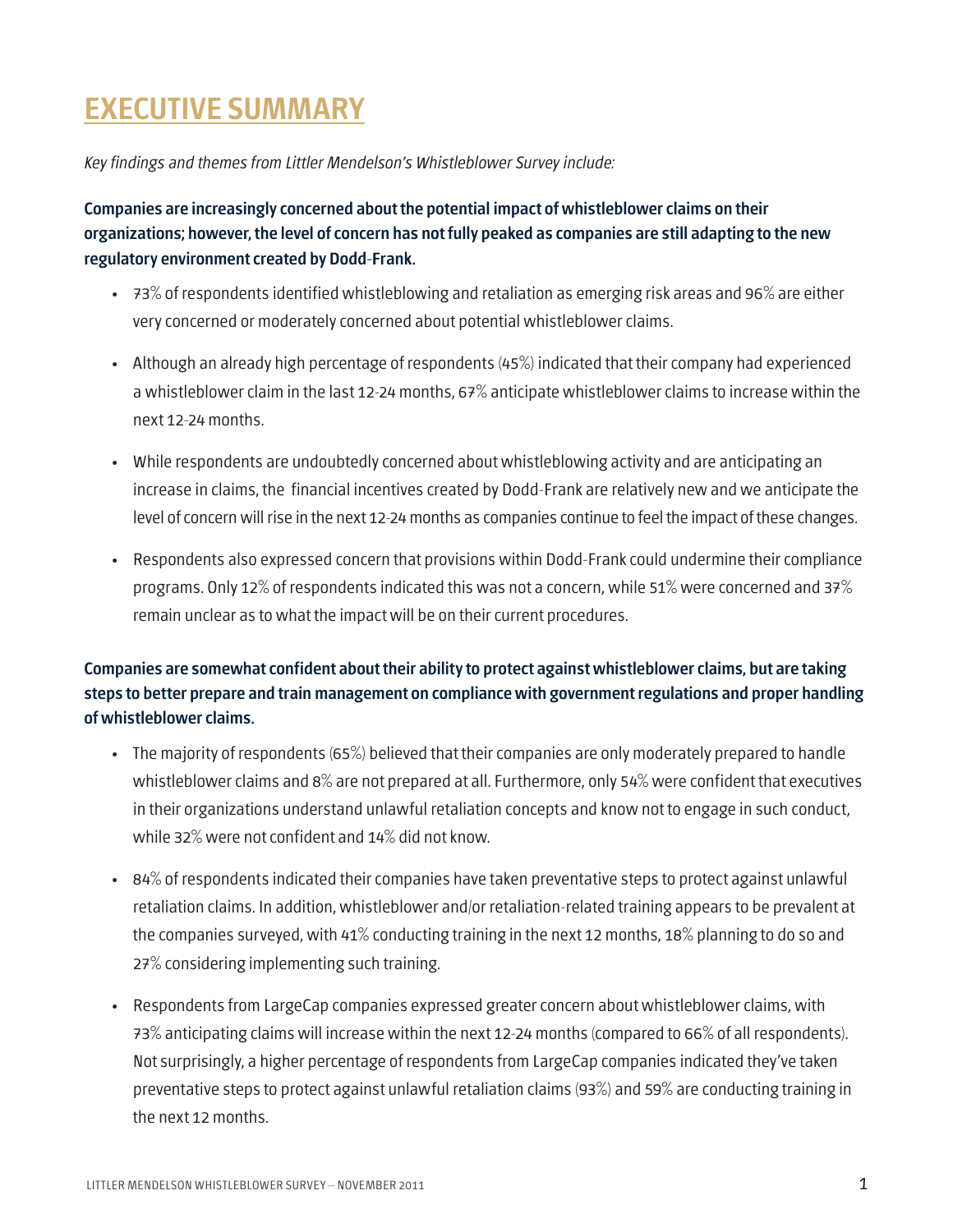## Littler Mendelson Whistleblower Survey Analysis

#### Has your company identified whistleblowing and retaliation as emerging risk areas?



#### How concerned are you about potential whistleblower claims?

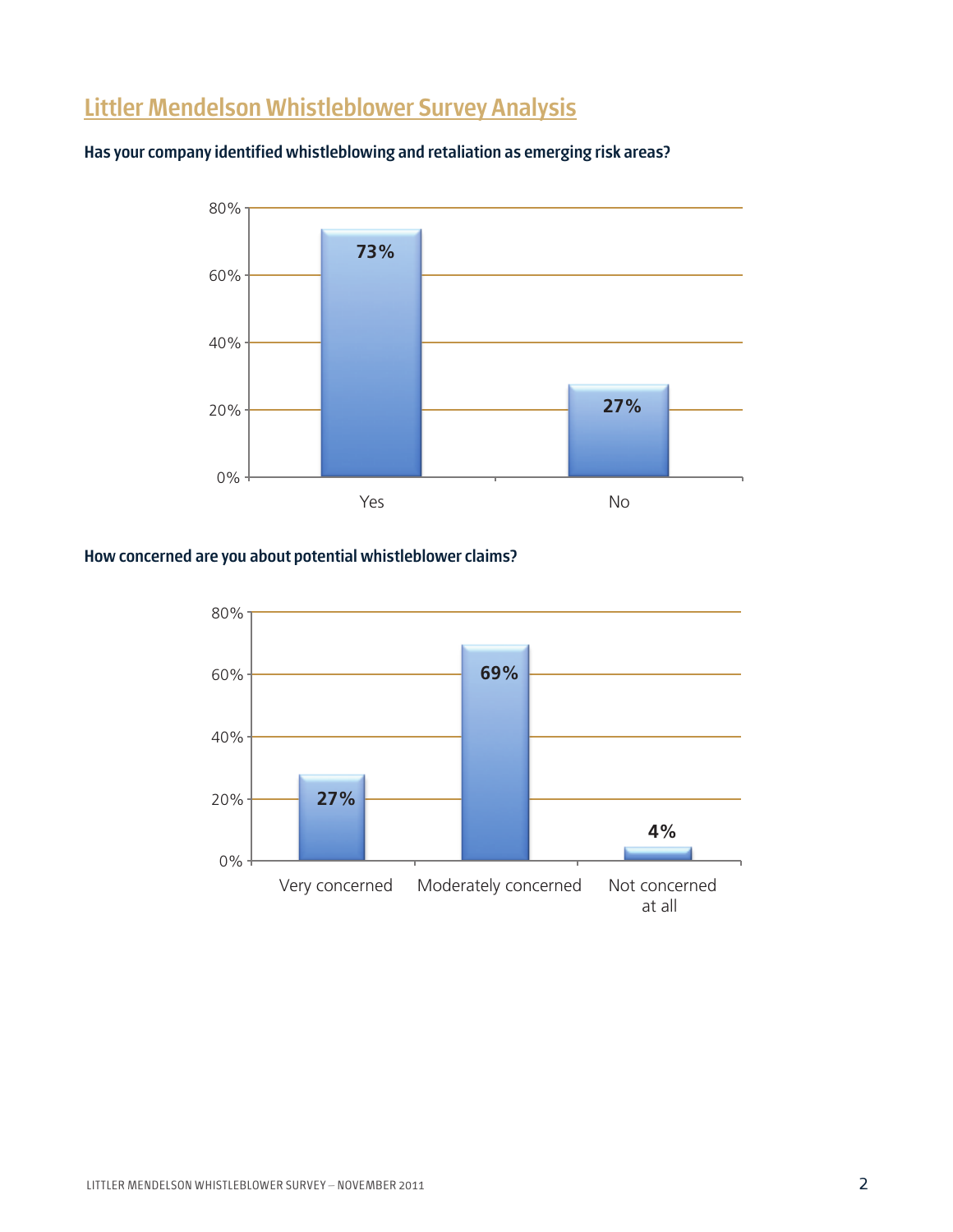- **•** Nearly three-quarters of respondents identified whistleblowing and retaliation as emerging risk areas. Of the 27% whose companies have not identified these areas as potential risks for their organizations, 50% indicated that they should consider doing so.
- **•** An overwhelming percentage of respondents (96%) are either very concerned or moderately concerned about the impact of potential whistleblower claims.
- **•** While respondents are undoubtedly concerned about the impact of whistleblower claims, it is somewhat surprising that the level of concern was not higher with the new financial incentives created by Dodd-Frank now in effect. However, the legal changes and shift in social consciousness are still relatively new and the level of concern will likely increase in the next 12-24 months as companies continue to feel the impact of these changes.



#### Has your company experienced a whistleblower claim in the last 12-24 months?

#### Do you anticipate whistleblower claims to increase within the next 12 to 24 months?

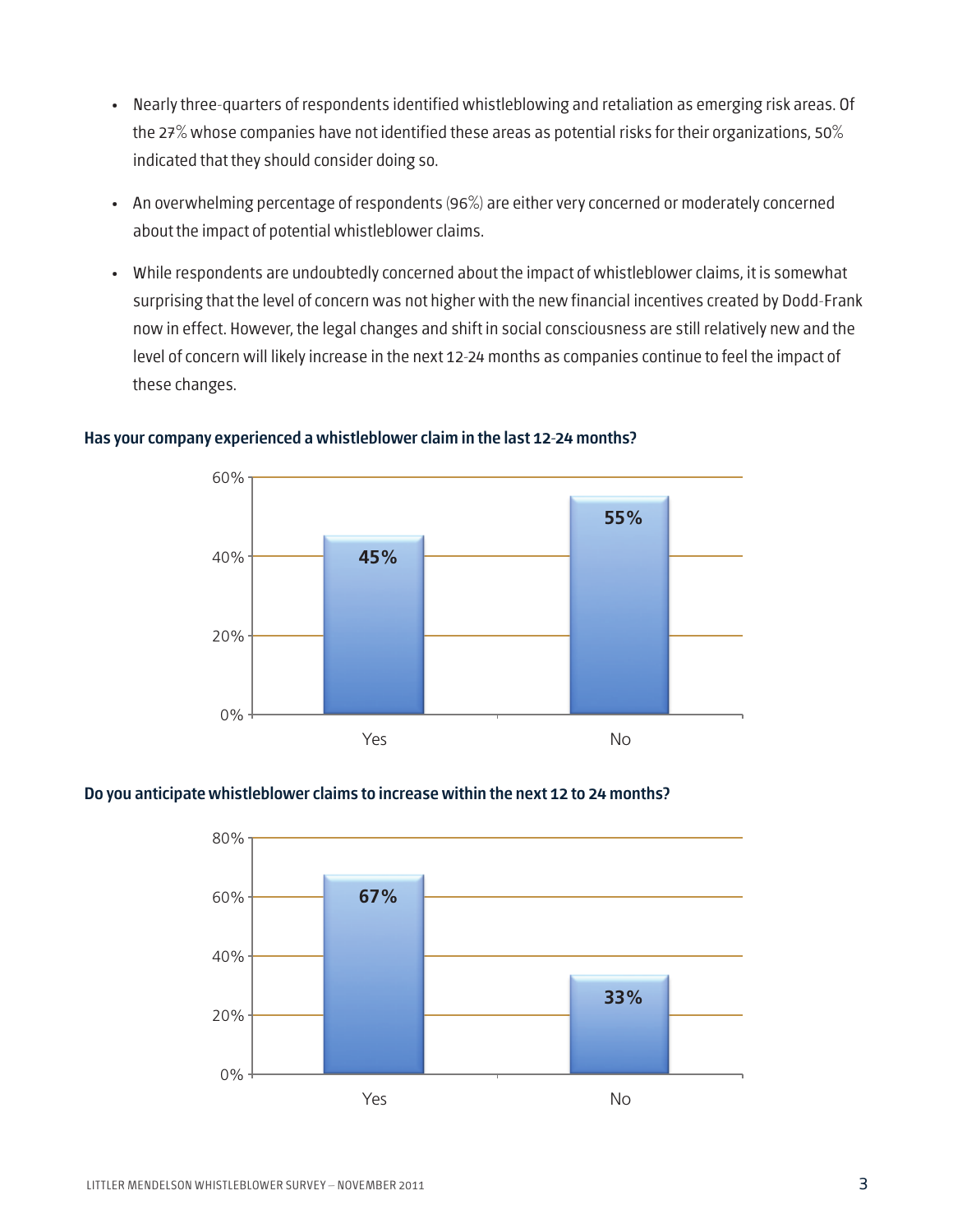- **•** Although an already high percentage of respondents (45%) indicated that their company had experienced a whistleblower claim in the last 12-24 months, 67% anticipate whistleblower claims to increase within the next 12-24 months.
- **•** The level of concern respondents expressed regarding potential whistleblower claims appears to be driven by the expectation of claims in the near-term as 100% of the respondents who indicated being "very concerned" expect claims to increase within the next 12-24 months.
- **•** With the SEC whistleblower rules having taken effect in August 2011, respondents seem to be anticipating an increase in claims as that program develops.



#### How prepared is your company to handle whistleblower claims?

### Are you confident that supervisors/managers in your organization understand unlawful retaliation concepts and know not to engage in such conduct?

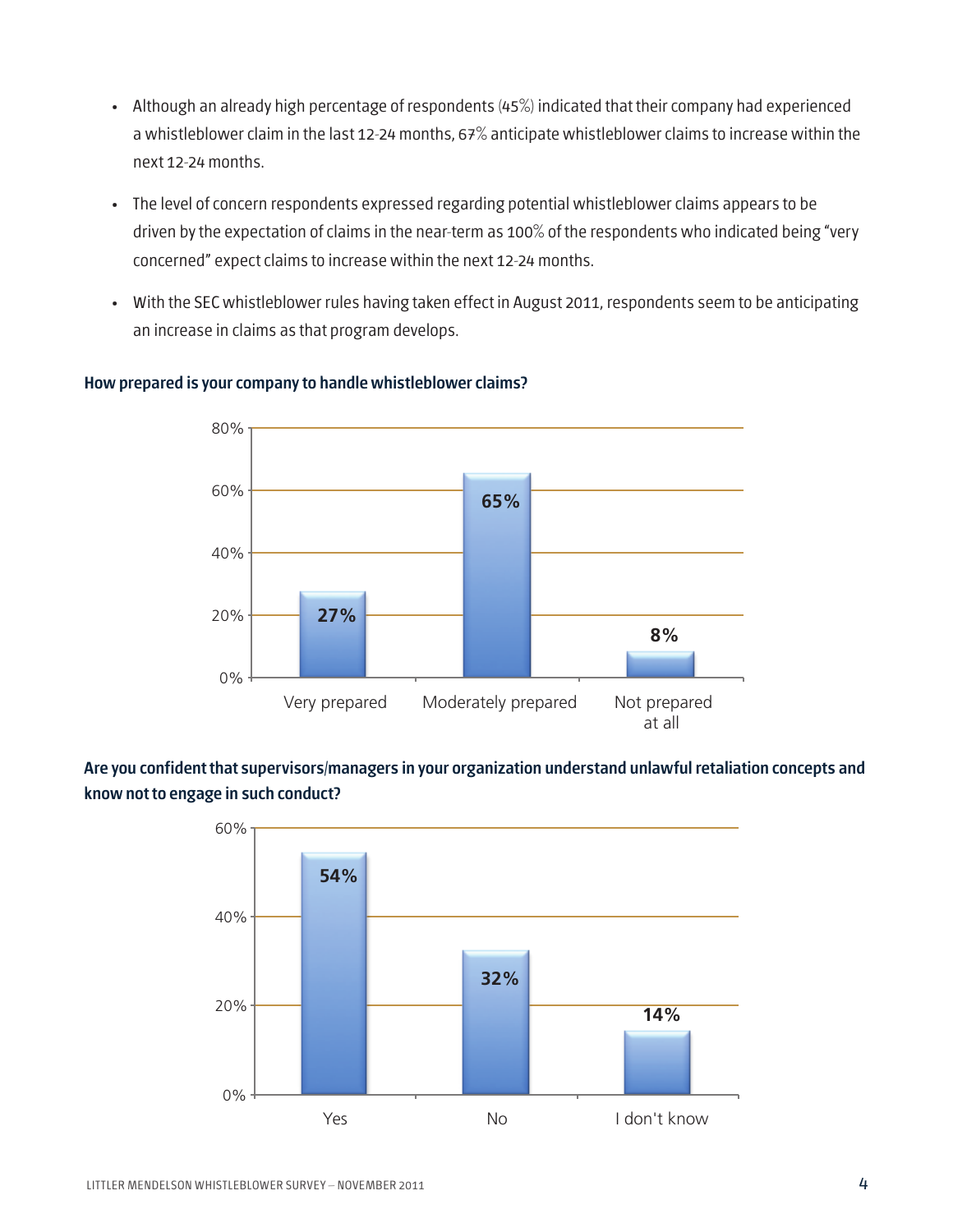- **•** The majority of respondents (65%) believed that their company is only moderately prepared to handle whistleblower claims and 8% are not prepared at all. Furthermore, only 54% were confident that executives in their organization understand unlawful retaliation concepts and know not to engage in such conduct, while 32% were not confident and 14% did not know.
- **•** With a whistleblower's credibility and ability to mount his or her case manifestly increased if internal compliance programs are not in order, it is critical that companies train management on compliance with government regulations. In addition, supervisors must be prepared to properly handle whistleblowing claims as they arise in the workplace.

#### Has your company taken any preventative steps to protect against unlawful retaliation claims?



#### In the next 12 months, my organization is doing one of the following:

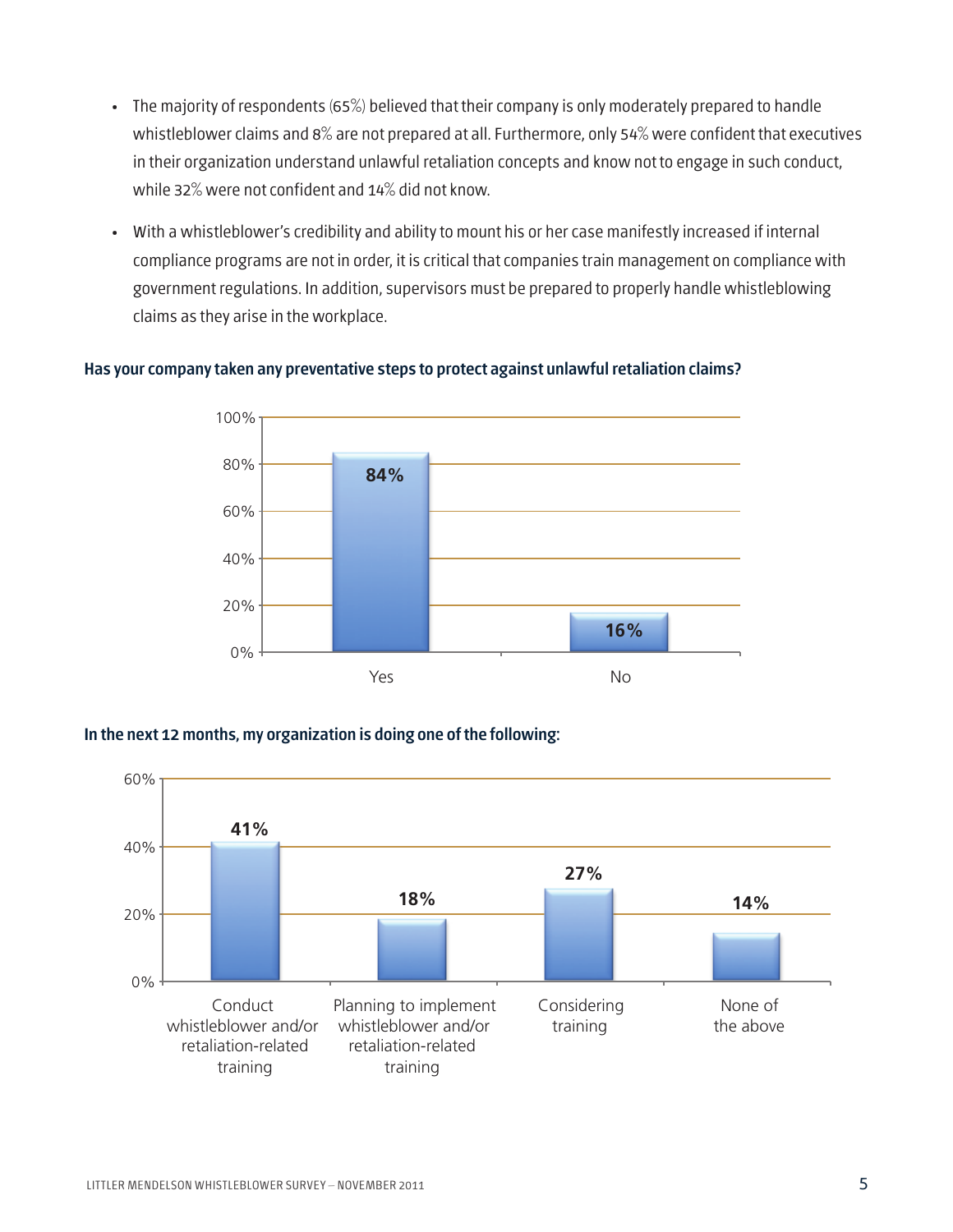- **•** The level of confidence respondents expressed regarding their company's ability to protect against whistleblower claims suggests that organizations are taking steps to better prepare.
- **•** Eighty-four percent of respondents indicated their company has taken preventative steps to protect against unlawful retaliation claims. In addition, whistleblower and/or retaliation-related training appears to be prevalent at the companies surveyed, with 41% conducting training in the next 12 months, 18% planning to do so and 27% considering implementing such training.

#### Are you concerned about provisions within Dodd-Frank undermining your current compliance programs?



- **•** Fifty-one percent of respondents expressed concern that provisions within Dodd-Frank could undermine their compliance programs. Only 12% of respondents indicated this was not a concern, while 37% remain unclear as to what the impact will be on their current procedures.
- **•** The Sarbanes-Oxley Act of 2002 ("SOX") required companies to strengthen their internal compliance procedures and companies have continued to refine these programs based on the ongoing regulatory focus on improving corporate governance. However, Dodd-Frank imposes more stringent requirements for internal compliance programs than SOX, making it necessary for companies to modify their programs to be better prepared for new SEC regulations and increased whistleblower exposure.